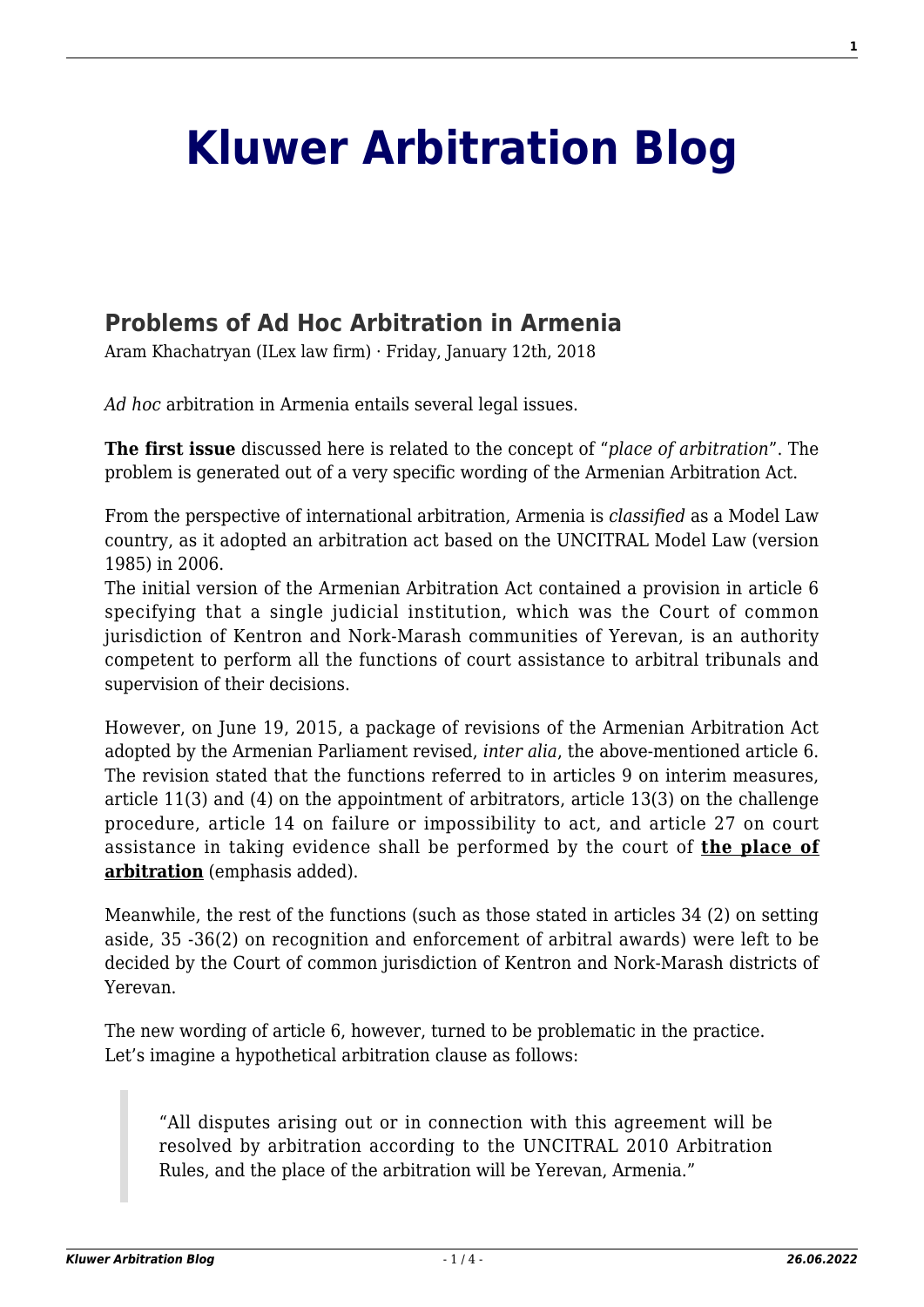The problem we may face is the one of determining the exact court which would have jurisdiction to perform functions referred to in articles 9 / interim measures /; 11(3), 11(4) / the appointment of arbitrators /, 13(3) / the challenge procedure /, 14 / failure or impossibility to act/, 27 / court assistance in taking evidence/ of the Armenian Arbitration Act.

The fact is that in Yerevan, the capital of Armenia, there are seven courts of general jurisdiction covering twelve administrative districts of the city. In this situation, when a party in *ad hoc* arbitration submits an application, e.g., for a preliminary injunction at a stage when an arbitral tribunal has not yet convened, the court, based on article 6(1) of the Armenian Arbitration Act, would refuse to proceed with the application, additionally requesting the determination of the address of arbitration in order to establish its jurisdiction.

A practical and/or contractual solution could be fixing an address of the place of arbitration in advance in the arbitration agreement, e.g., "*place of arbitration Yerevan /Armenia/ street xx building xx, apartment xx*" or "*place of arbitration Yerevan /Armenia/ the address of respondent or claimant*".

Another more effective solution here could be a "legislative intervention" (the revision of the Armenian Arbitration Act) – which shall provide for a backup provision stating for the jurisdiction of a respondent's domicile Court, unless otherwise agreed by the parties.

Hopefully, this situation will be solved by the legislative soon. However, for now, it would be better for practitioners to be aware of this "legislative trap" and use some contractual solution for it.

**The second issue** is related to interim measures (preliminary injunctions) granted by a court, before the tribunal in *ad hoc* arbitration is convened. Both the Civil Procedure Code (article 97 (1)) and the Armenian Arbitration Act (article 17.7 (1)) regulate granting interim measures by national courts in the course of arbitration, i.e. when arbitral tribunals are already formed. In other words, according to the mentioned legal acts, the court may grant an interim measure only in case when there is a pending arbitration.

Hence, Armenian courts request from a party who applies for an injunctive relief an evidence certifying that at least arbitrators or an arbitrator is appointed. The argumentation of the court here is that there is no pending *ad hoc* arbitration, unless the tribunal has been convened.

One may argue that the above described approach is a "way out" for the Armenian courts, which are unexperienced in commercial arbitration.

However, this approach makes the granting of interim measures in ad hoc arbitration before the appointment of arbitrator(s) practically impossible under the Armenian Arbitration Act, and thus, endangering the perspectives of fostering arbitration as a dispute resolution model in Armenia.

The solution here can be a legislative amendment which would expressly provide for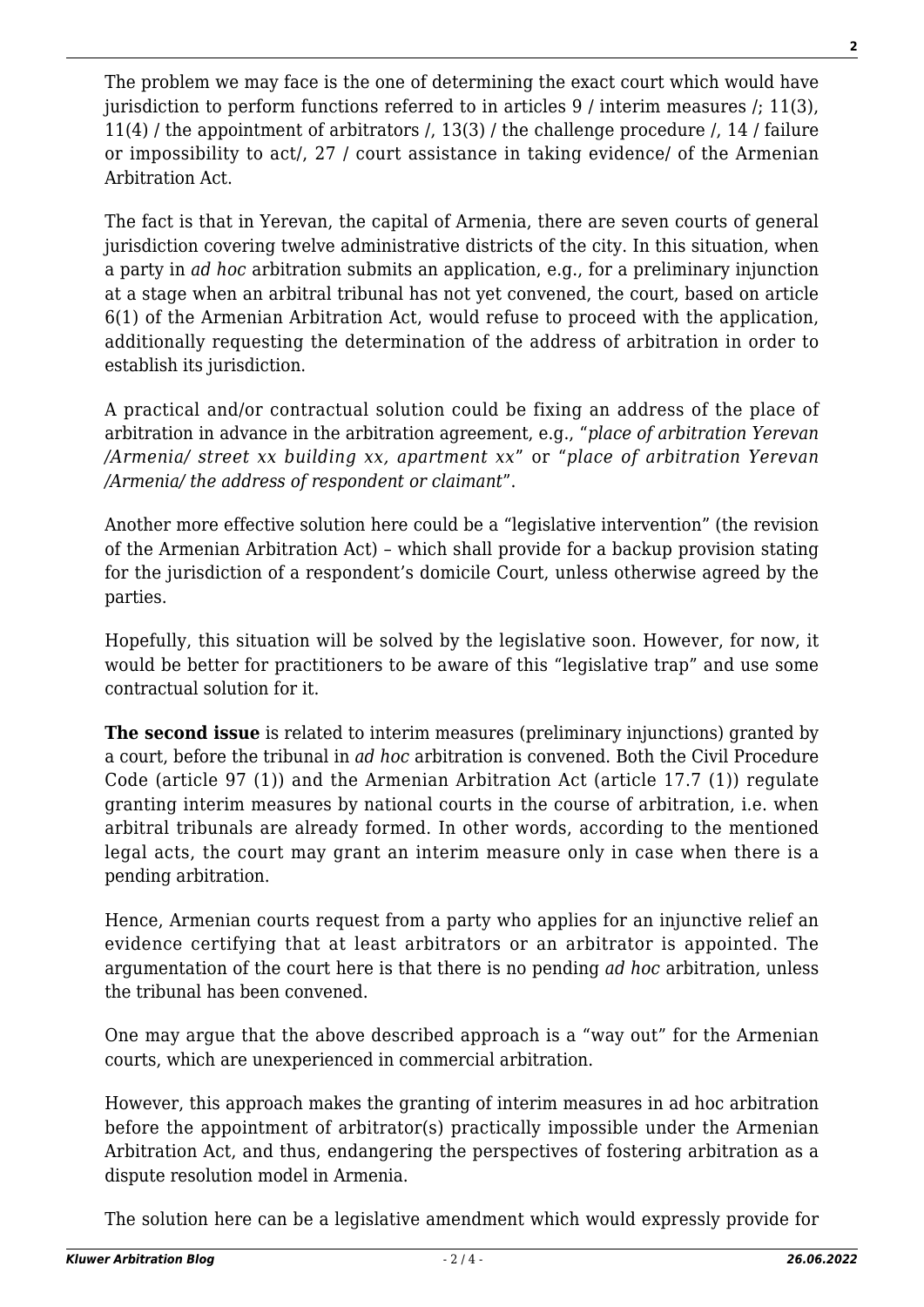the court's power and obligation to process the application for interim measures even in cases when an arbitral tribunal is not convened in *ad hoc* settings.

**The third issue** is related to the appointment of the arbitrators by a national court if the parties in *ad hoc* arbitration have not reached an agreement.

The main article regulating this procedure is the article 11.3(1) of the Armenian Arbitration Act, which is a *verbatim* adoption of the provision on the matter of the Model Law, and which states that failing an agreement on a procedure of appointing the arbitrator or arbitrators in an arbitration with three arbitrators, each party shall appoint one arbitrator, and the two arbitrators thus appointed shall appoint the third arbitrator. Furthermore, if a party fails to appoint the arbitrator within thirty days as of the receipt of a request to do so from the other party, or if the two arbitrators fail to agree on the third arbitrator within thirty days as of their appointment, the appointment shall be made, upon request of a party, **by the court** or other authority specified in article 6.

The problem here is that this provision is not further elaborated in the Civil Procedure Code, and the courts' obligation to process the request on appointment of arbitrator is not ascertained in any way.

Thus, in the practice this essential step in arbitration procedure may be processed in diverse ways by local courts – one may arrange a court hearing, the other may request some additional information, the third one may react to this application only after 15 days or more. Apparently, all these situations are contrary to the very substance of arbitration and the required court assistance.

For this issue, again, the best solution would be an amendment to the Civil Procedure Code which would expressly regulate the processing of the applications for the appointment of arbitrators by courts. The amendment shall at least stipulate the exact content /minimum requirements/ for such applications, as well set the time limits for processing them.

The "*ad hoc arbitration, place of arbitration Yerevan (Armenia)*" is a dispute resolution model, that, although having basic legal foundations stated in Armenian Arbitration act, may, still, face several practical problems as describe above. Thus, legal practitioners agreeing on "*ad hoc arbitration, place of arbitration Yerevan (Armenia)*", need to have additional, up-front regulations, such as stating some address of place of arbitration and the appointment of arbitrators. to cover the situations that my hinder effectiveness of this dispute resolution mechanism.

*To make sure you do not miss out on regular updates from the Kluwer Arbitration Blog, please subscribe [here](http://arbitrationblog.kluwerarbitration.com/newsletter/). To submit a proposal for a blog post, please consult our*